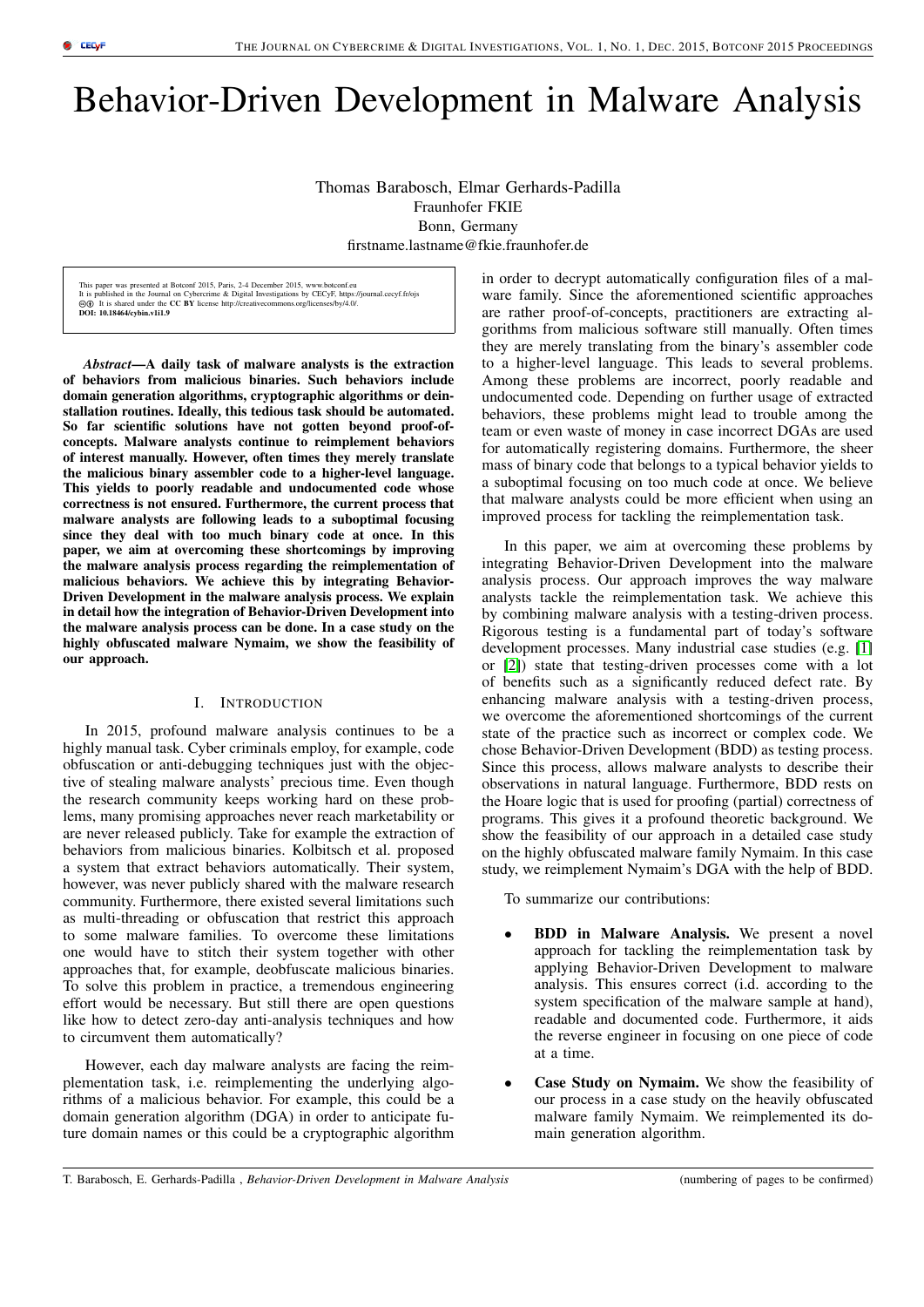# II. REIMPLEMENTATION TASK

<span id="page-1-0"></span>Malware analysts facing frequently the task of extracting behaviors from malware samples. There are already solutions to this problem (e.g. [\[3\]](#page-6-2) or [\[4\]](#page-6-3)). However, these solutions fail to work in practice because of, for example, heavy obfuscation. While the research community is still working on these problems, practitioners have to deal with them each day. Since automatic extraction systems are still not applicable to real world malware, practitioners continue to analyze these behaviors of interest by hand and reimplement them in high-level languages like Python. In the following, we refer to this process as the *reimplementation task*. By reimplementation task, we mean the process of analyzing (malicious) binary code, understanding this code and delivering a reimplementation in a high-level programming language that works according to the system specification given by the binary.

In contrary to traditional software development where the customer provides the requirements, analysts have to derive the requirements from the malware sample by themselves. This means that the system specifications are entirely dictated by the malware sample at hand. As a consequence, care has to be taken such that bugs and non-standard behavior are also considered in the reimplementation.

Often times analysts just translate the behavior from assembly into another higher-level language. However, this leads to several problems. First, the code's functionality is not ensured. There are typically no tests that proof the code to work at least for some cases. This can have several consequences such as wrong reimplementations or non-confident malware analysts. Second, the code's readability is poor. Merely decompiling the compilation of a binary compiler yields to a totally different code structure that often times is not that elegant. This is comparable to translating with *Google Translate* (cf. Appendix A). Third, the code is not documented. Colleagues or third parties sometimes have to reverse engineer the reimplemented code in order to understand its meaning. Fourth, as a consequence of merely translating code from one language to another, it is not ensured that the underlying semantics of the code are 100% clear to the analyst (cf. Appendix A). Understanding of the code can, for example, lead to the detection of exploitable bugs. As a result of these four points, other colleagues or even third parties might run into problems when working with such a reimplementation.

This leads us to the problem that we are tackling in this paper: the current process how malware analysts reimplement behaviors found in malicous binaries. We think that a new process has to meet the following requirements: First, the solution should enable analysts to describe concisely and naturally what they observe. Hence, a description in natural language is required. The intuition here is that explaining observations in natural language forces the analyst to reflect them and it leads to a better understanding. Furthermore, this description in natural language serves as a documentation for colleagues or third parties. Second, the solution should continuously ensure that the code works. Therefore, it must be tested. Feedback loops should be very short and malware analysts should be confident that their code is working continuously. Third, the code should be concise and readable. This requires frequent refactorings of the code. Since we demand a suit of comprehensive tests, malware analysts do not have to fear

refactorings. Unintended semantic changes that are introduced to the code at this stage would be directly detected due to the tests. Fourth, the process should improve the focusing of malware analysts by fading out regions of a behavior that are not important for the reimplementation of a submodule. All these requirements can be fulfilled when using a \*-driven development process. In the next section, we discuss these processes in detail.

# III. \*-DRIVEN-DEVELOPMENT

In this section, we discuss software testing processes. At first, we have a look at *Software Testing* in general. This is followed by a discussion of two development processes that incorporate testing as core feature. The first process is *Test-Driven Development* (TDD) and the second process is *Behavior-Driven Development* (BDD).

## *A. Software Testing*

The main objective of software testing is to test a software's functionally. It allows to find defects and failures. However, the input space is at least very large, if not infinite. In fact, the detection of all possible runtime errors of a software is undecidable. This can be proven by a reduction to the halting problem [\[5\]](#page-6-4). In addition to testing the functionality, nonfunctional requirements of a software can be tested. These include performance, scalability, usability and reliability.

However, problems arise when software testing is done infrequently. For example, in the waterfall model [\[6\]](#page-6-5) testing/verification is a separate step after writing the software's code. In case the testing phase is not successful, the code has to be fixed in order to pass the tests. This leads to long debugging sessions of code that might have been written a couple of weeks ago.

# *B. Test-Driven Development*

The consequence of the aforementioned problem was that software testing was integrated into the development process [\[7\]](#page-6-6). The main idea was writing a test first and then writing productive code in order to pass this test. From this idea the rule of three emerged: writing a test, making this test pass and refactoring the code. These steps are repeated until the software is implemented. This process comes with a lot of benefits, even though it might see tedious at first. These benefits include continuously working code, fast detection of bugs and no fear of refactorings.

Test are written in the form of unit tests. They test individual units of the software that might only be part of a certain behavior. The following listing in Python shows two simple unit tests of Python lists.

import unittest class TestListMethods (unittest. TestCase): def test\_empty\_list\_has\_no\_element (self):  $self. assertEqual (len ([]) , 0)$ def test\_list\_with\_one\_element (self):  $self. assertEqual (len ([1]), 1)$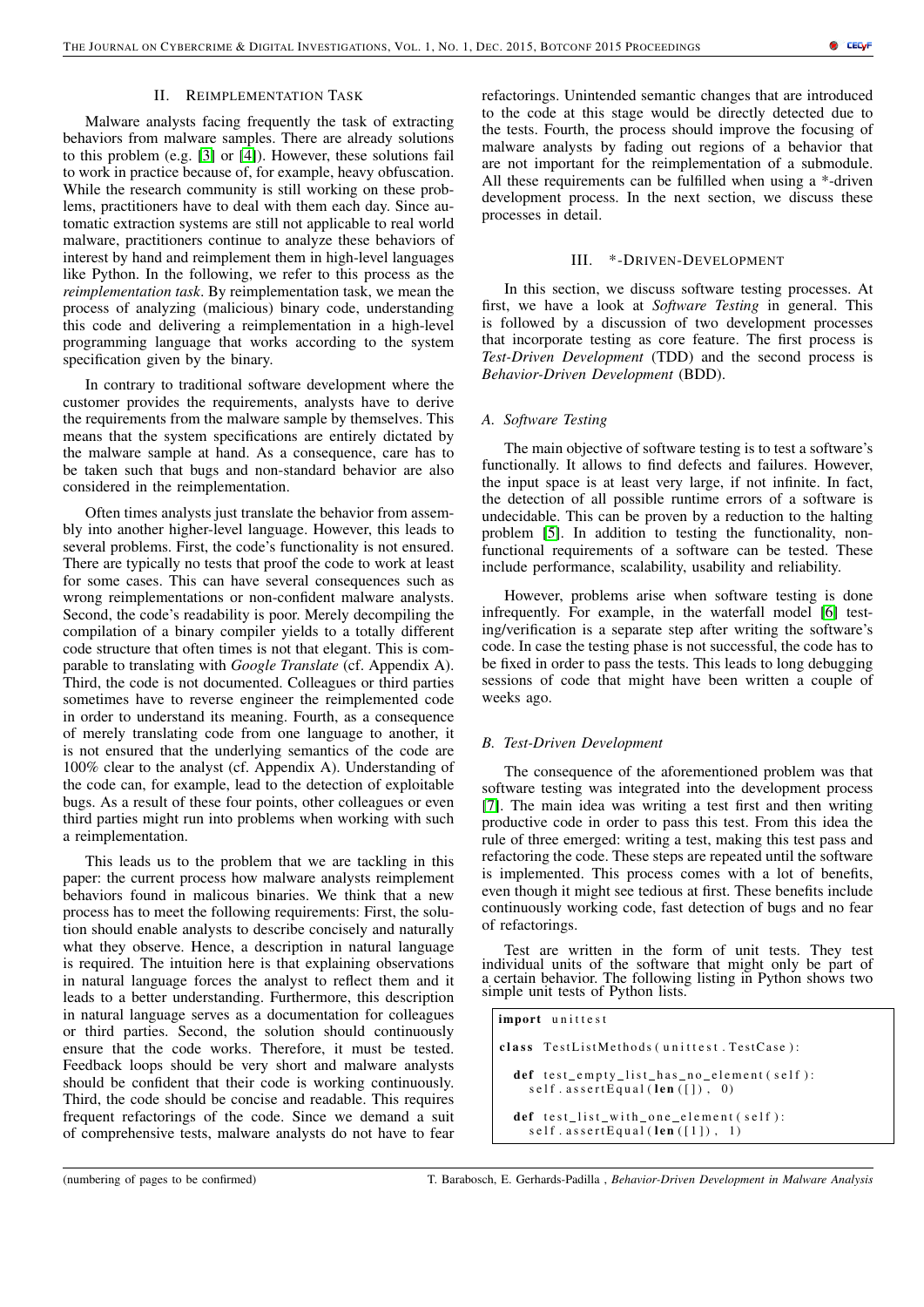<span id="page-2-0"></span>Fig. 1: Overview of the BDD process applied to malware analysis.



These two tests test two fundamental characteristics of Python lists. The first test checks if the empty list does not contain any element. The second test tests if a list with one element has the length of one.

## *C. Behavior-Driven Development*

Behavior-Driven Development (BDD) was introduced by North in 2006 [\[8\]](#page-6-7). BDD uses a domain specific language (DSL) in order to describe the behavior under test. It is furthermore strictly based on Hoare logic [\[9\]](#page-6-8). This logic allows to proof (partial) correctness of programs. The fundamental entity of this logic is the Hoare triple  $\{P\}$  C  $\{Q\}$ , where P and Q are assertions and C is a command. P is called precondition and Q postcondition. It is possible to describe the change of a computer program with such a Hoare triple. Given the precondition P, when command C is executed, then the postcondition Q should hold. Furthermore, the Hoare logic introduces axioms and inference rules for proofing (partial) correctness. However, these constructs are not used in common BDD frameworks like Cucumber [\[10\]](#page-6-9) or Behave [\[11\]](#page-6-10).

Developers state tests in the form of Hoare triples. The basic skeleton of a test is given by the three key words Given (precondition  $P$ ), When (command  $C$ ) and Then (postcondition  $Q$ ). In the following, we list an example of a behavior – here termed scenario – of a coffee maker. If customers choose to add sugar to their coffee, then the coffee maker should add sugar to the coffee.

Scenario: Coffee maker can add sugar to coffee Given customer chose sugar When customer presses OK button Then coffee maker adds sugar to coffee

# IV. BDD IN MALWARE ANALYSIS

This section describes in detail how BDD can be applied to malware analysis. By applying BDD to malware analysis, we overcome the problems that analysts face when reimplementing malicious behavior (cf. section [II\)](#page-1-0).

## *A. Overview of the Process*

In this section, we detail how we enhance malware analysis with a testing-driven process – Behavior-Driven Development – in order to overcome limitations such as unreadable or undocumented code. From a reverse engineering point of view, our approach is mainly a top-down approach [\[12\]](#page-6-11). Our goal is to dive more and more into the details until the behavior is reimplemented. Behavior that is yet not known is mimiced with mock objects [\[13\]](#page-7-0). The process consists of an initialization phase and a cycle of four steps that is traversed repeatedly. It is similar to the phases of TDD or BDD, however analysts have to derived the specification from the malware sample by themselves.

During the initialization phase malware analysts set up their analysis and development environments. Then they pinpoint the behavior of interest in the binary, i.e. identifying the interfaces that mark the entry point and exit points of this behavior. Once they have set up everything, they enter the reimplementation phase. Figure [1](#page-2-0) gives an overview of the reimplementation phase. It consists of four individual steps that are traversed repeatedly. The objective of each pass is reimplementing one submodule of the behavior of interest at a time. At first this submodule is observed and its functionality is analyzed by using the top-down approach. In the second step, malware analysts reflect on their observations and express them consistently by writing down a test case in natural language. Thirdly, they write just enough code in order to pass this test. For it, they analyze in detail the relevant sections of the binary. In the fourth step, the code that has just been written for passing the test is refactored. For example, coding style or the design are improved. At the end of the fourth step, the cycle can be left in case the initial end-to-end acceptance test passes. In the following sections, we detail each phase.

## *B. Pinpointing the Behavior and Initial Acceptance Test*

In this preliminary phase, analysts setup their analysis and development environment. Then they proceed to search for the behavior in the binary. There must exist a region in the binary where this behavior starts, in the following called entry point S. Also there must exist one or several regions in the binary that mark the successful or unsuccessful termination of this behavior. These are termed exit points in the following and they are denoted by  $\{\mathbb{E}_0, ..., \mathbb{E}_n\}$ , where  $n \in \mathbb{N}$ . Once S and  $\{E_0, ..., E_n\}$  are known, an initial end-to-end acceptance test should be written. This acceptance test passes as soon as the behavior has been reimplemented. It serves therefore as a guide during the implementation phase. For this initial acceptance test, malware analysts have to capture test data. Since this initial acceptance test should test the behavior as a black box, they have to capture test data at S and  $\{\mathbb{E}_0, ..., \mathbb{E}_n\}$ .

For illustration purposes, we assume a decryption routine of a symmetric cryptographic algorithm. This decryption routine has one entry point  $\mathbb S$  and one exit point  $\mathbb E_0$ . This routine takes as input a pointer to an encrypted buffer, the size of the encrypted buffer and outputs a pointer to a buffer that contains the decrypted data. In order to capture test data, a malware analyst would set two breakpoints – one at  $S$  and one at  $\mathbb{E}_0$  – and let the sample run. At each breakpoint, they would extract the corresponding data. They would use this data then in their initial acceptance test. Once they have reimplemented the decryption routine, the reimplementation should be able to successfully decrypt the encrypted buffer.

*1) Example Pinpointing DGAs:* Domain generation algorithms (DGAs) are a fallback mechanism in case the original command and control server has been taken down. In this

T. Barabosch, E. Gerhards-Padilla , *Behavior-Driven Development in Malware Analysis* (numbering of pages to be confirmed)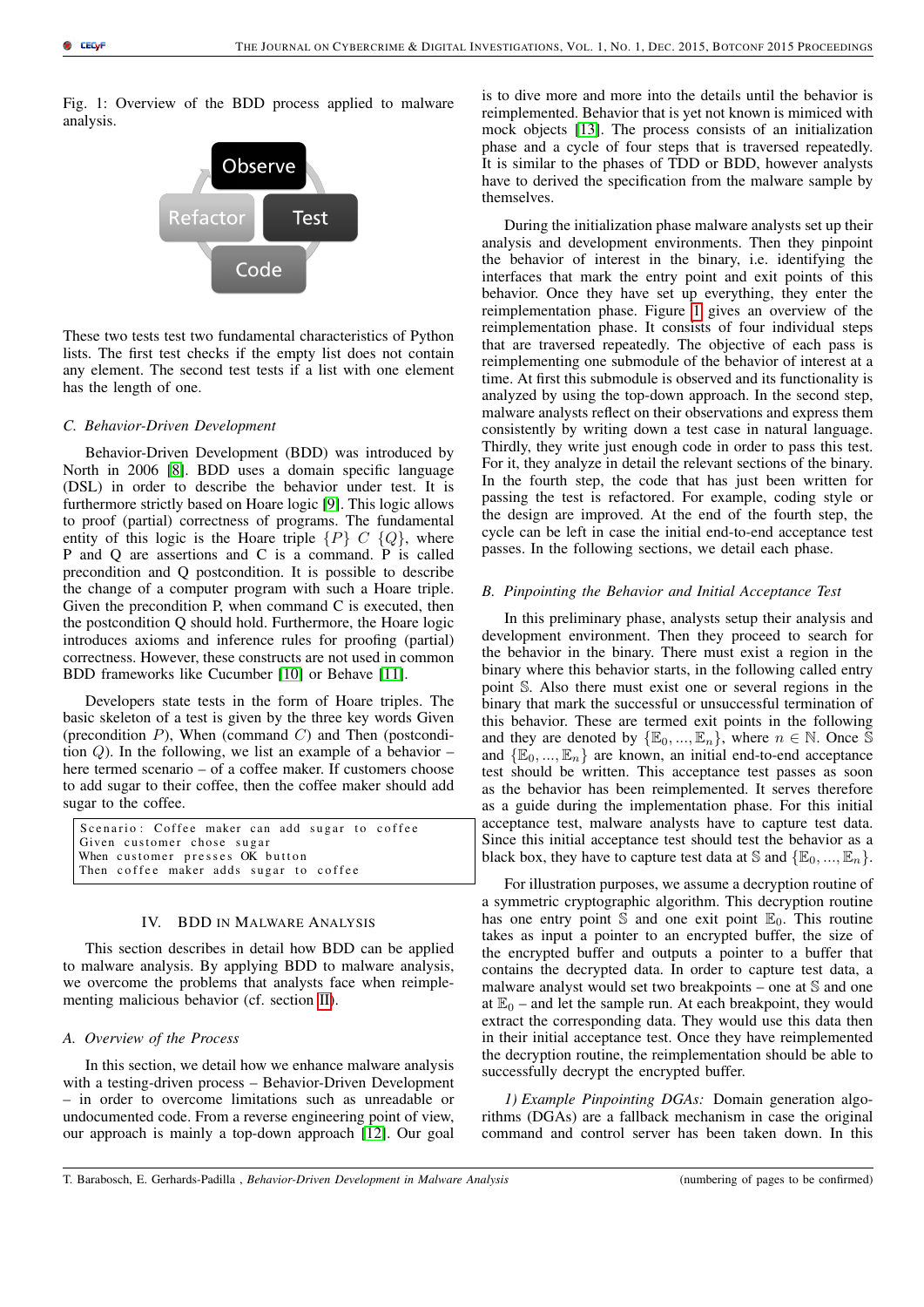case, the bot generates a set of domains that it tries to contact. Today, the majority of DGAs is time-based. Hence, the bot has to get the current time for generating domains. For example, Windows offers information about the current time via the API call *GetSystemTime*. Setting a breakpoint on this function and following the data flow of the time information might lead to the beginning of the DGA.

*2) Example Pinpointing Command Dispatchers:* Per definition, a bot executes commands sent/received by/from its botmaster [\[14\]](#page-7-1). Bots implement typically more than one command, often times more than ten commands. A command dispatcher executes the commands issued by the botmaster. Since the behavior of a bot is defined by the commands it can execute, finding the command dispatcher and understanding its individual commands leads to the understanding of the capabilities of the bot in general.

An easy way of finding a command dispatcher is to follow the data flow of incoming messages. We assume that communication is done via the network. Therefore, a reasonable starting point is observing system calls/API calls that are related to receiving messages from the network. From there analysts have to follow the data flow of the received data. Common bots decrypt and verify the network data, parse the decrypted message and finally execute the received commands. The decision is taken in the command dispatcher. A telltale sign of a command dispatcher is the usage of a switch statement.

# *C. Step 1: Observing the Behavior*

Once we have set up the initial end-to-end acceptance test, we can dive into the details of the behavior of interest. Now we are entering a cycle that consists of four steps. The first step is observing a part – in the following termed submodule – of the behavior of interest. This can be, for example, the key setup of a cryptographic algorithm. At first, we are interested in getting a rough overview and also in determining a submodule's entry and exit points. Therefore, it is important to use a Top-Down approach here. A Top-Down approach aims at forming the big picture of a system. This is achieved by repeatedly breaking a system down into smaller subsystems until it cannot broken down further. At first subsystems are treated like a black box. In later steps these black boxes are opened and broken down into further subsystems.

# *D. Step 2: Writing a Test*

Once the submodule has been observed, malware analysts write a test for this submodule. They describe in this test description what they have observed. The main goal is to concisely describe what this submodule does. Furthermore, a corresponding Hoare triple in Given-When-Then-form has to be stated.

A fundamental part of our approach are mock objects [\[13\]](#page-7-0). Mock objects mimic the behavior of real objects such that they interact with other code in a controlled way. In software development, mock objects are among other use cases used for replacing non-existing objects. In our case, these non-existing objects are submodules that are yet not 100% understood. Therefore, we simulate these objects with mocks.

<span id="page-3-0"></span>

Fig. 2: Illustration of the Top-Down approach and the usage of mock objects. When reimplementing submodule A, the main logic  $A_{main}$  should be reimplemented first.  $A_1$  and  $A_2$  should be replaced by mock objects in the meanwhile.

Figure [2](#page-3-0) shows the call graph of a simple behavior. The main logic of the behavior is executed in the main function. Main calls an init function, another submodule A and a deinitialization function.  $A_{main}$  represents the main logic of submodule A. From there two other functions  $(A_1 \text{ and } A_2)$ are called. Assume that the next step would be implementing submodule A. Since we are using a Top-Down approach, we reimplement at first the main logic  $A_{main}$  of submodule A. However,  $A_{main}$  depends on  $A_1$  and  $A_2$ . This means that these two functions have to be replaced by mock objects. We gather test data at their interfaces and let corresponding mock objects return this test data.

# *E. Step 3: Making the Test Pass*

Next, malware analysts write just enough code for making the test pass. In this step, the malware analysts consult the malicious binary. Since this binary serves as valid system specification. They can follow the control flow in a debugger in detail or consult their disassembler and follow multiple control flows statically. It is import to stay focused during this step and to just reimplement the code that is needed for passing the test. Optimizations of the code should not be part of this step, this can be done in the next step. The main focus is on making the test pass. Here, the old rule *Premature optimization is the root of all evil* should be followed.

## *F. Step 4: Refactoring the Code*

The fourth step ensures the conciseness and readability of the code. Therefore, analysts refactor their code. Refactoring is the process of altering the syntax of a software system without altering its semantics in order to improve its internal structure [\[15\]](#page-7-2). As in the original BDD, it is a mandatory step. Since there are already tests, bugs that are introduced during this step are typically found very quickly. This gives analysts the confidence to rigorously improve their code. Refactoring is a very broad field. Fowler describes basic refactorings in [\[15\]](#page-7-2). The goal is describing computations in a (more) human readable way. Therefore, analysts have to reverse the optimizations that were introduced by compilers or the obfuscations that were introduced by obfuscators. These optimizations include refactoring inlined code (e.g. memcpy) or inlined loops, represent complex expression with the help of intermediate results and removing dead expressions.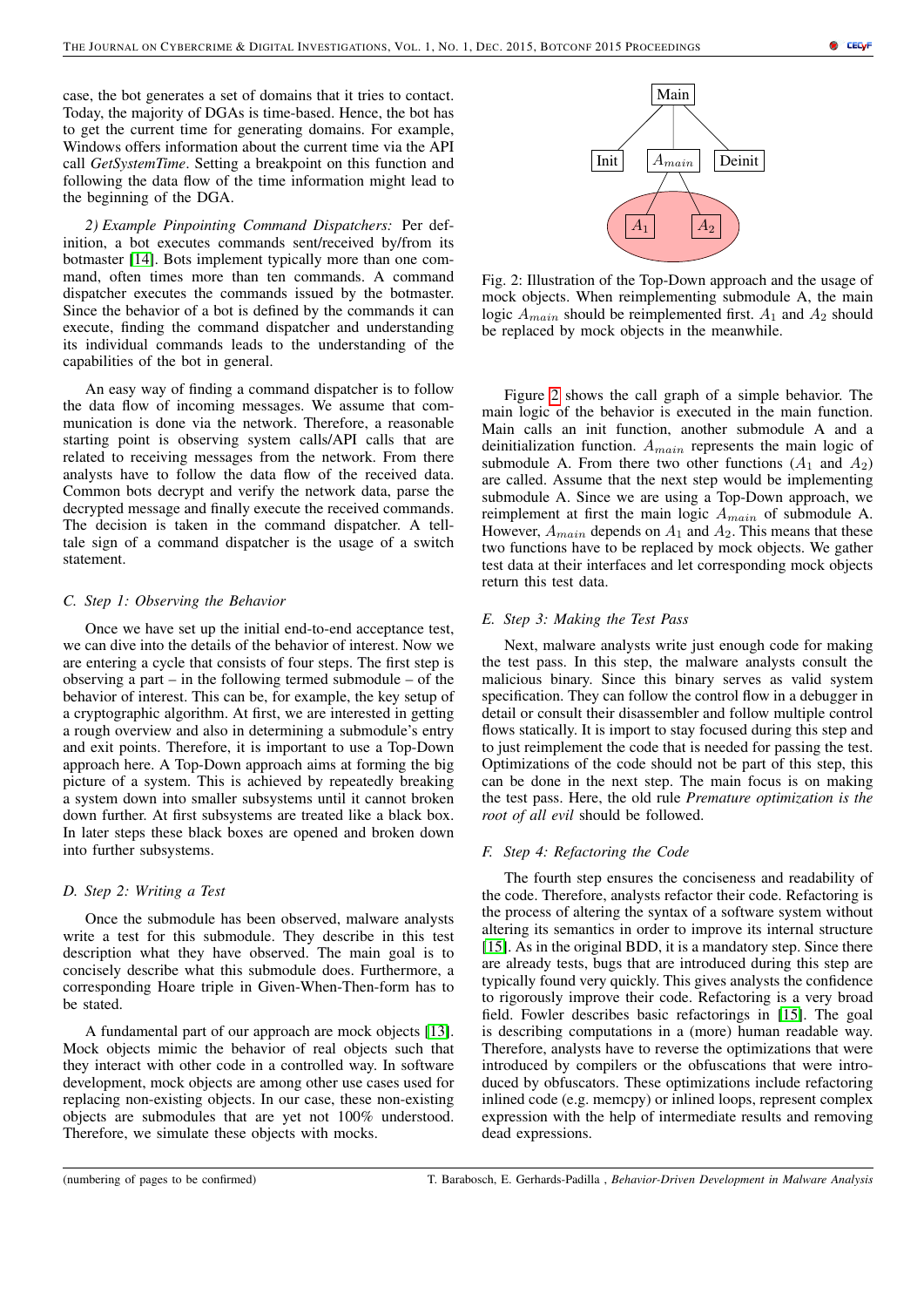If after this step the initial end-to-end acceptance test passes, then the behavior of interest has been successfully reimplemented. If this test still fails, then the analyst has to do another round of this four step cycle in order to advance towards the goal.

## V. CASE STUDY: NYMAIM

In this case study, we reimplement the DGA of Nymaim by applying BDD to malware analysis. Nymaim is mainly a malware dropper with further capabilities such as stealing passwords or a SOCKS proxy. Originally, it emerged in late 2012. Additionally to packing, Nymaim is highly obfuscated [\[16\]](#page-7-3). Nymaim's DGA is time-dependent, i.e. each day the results are different. However, it is deterministic and does not change in different environments.

#### *A. Environment Setup*

We used two Windows VMs as analysis environment. The first VM was a Windows XP SP3 x86 machine. This VM was just used during blackboxing. The second VM was a Windows 7 SP1 x86 machine. We used IDA Pro 6.8 as disassembler [\[17\]](#page-7-4), Immunity 1.85 as debugger [\[18\]](#page-7-5) and Mandiant ApateDNS 1.0 for spoofing DNS responses [\[19\]](#page-7-6). We reimplemented the DGA in Python 2.7 [\[20\]](#page-7-7). For writing tests, we used the BDD framework behave [\[11\]](#page-6-10).

# *B. Pinpointing the Behavior*

We let the sample run in the Windows 7 virtual machine in order to observe its initial behavior. At first, we noticed that it resolved *google.com*. We assumed this to be a typical connectivity test. Then, the sample resolved some hardcoded domains. Since the VM was not connected to the Internet, the sample could not phone home. Immediately afterwards, we observed how the sample resolved generated domain names (e.g. *yjcmub.info*). We reset the VM and changed the date. We could observe the same behavior. However, the generated domains were different. We assumed that the underlying DGA is most probably time-dependent. Executing the sample in the Windows XP VM with a different system configuration but with the same date yielded to the same results. Therefore, we assumed that the algorithm is most likely deterministic.

Given these assumptions, we stated the hypothesis that the seed for this algorithm must come from a time source like the Windows API call *GetSystemTime* or the x86 instruction *RDTSC*. First, we set a breakpoint on the API call *GetSystem-Time* and let the sample run again. This breakpoint was hit after the sample contacted its hardcoded domains. From there we followed the control flow and we were able to pinpoint algorithm's exit  $\mathbb{E}_0$ , where 30 generated domains are outputted. Hence, the input is the SYSTEMTIME structure returned by *GetSystemTime* and the output is a list of 30 generated domains.

We captured in the debugger a valid input/output pair at the beginning/end of the behavior. Then we used this input/output pair for a first end-to-end acceptance test. This acceptance test failed of course at this point in time. But throughout the reimplementation phase it served as an indicator of task completion.

```
Feature: Generate domains time-dependently
In order to have a fallback machanism in case
the hardcoded domains have been taken down,
Nymaim should be able to generate domains for
e stablishing a command and control chanel
Scenario: Nymaim DGA computes domains
Given the day is "2015-06-12"
When DGA computes domains for this date
Then the domais for this date are
  d omains
  dmjdfotcy.in
 | yjcmub . i n f o |
  ui i s m p e x r . in f o
  rszsgpzivi. info
  praty equtgd.ru |
[\ldots]
```
## *C. Entering the Cycle*

We had already determined the entry and exit points of the behavior. In addition, we had an end-to-end acceptance test for verifying that the behavior is implemented according to the malware sample's system specification. Now it was time to dive into the details. While stepping through the code in a debugger, we could see that there is an initialization of the DGA and that there are two other algorithms. The first algorithm is a pseudo-random number generator (PRNG). The second algorithm constructs the domains. It does so by drawing the length L of the domain, then drawing L characters from the alphabet  $\{a, b, c, ..., z\}$  and finally adding one of five toplevel domains (TLDs). An example of the outcome would be *rszsgpzivi.info*. This is actually the main logic of the DGA.

Since we are using a Top-Down approach, the first component to be reimplemented is the main logic. As described above, the main logic consists of three steps. Each step is targeted individually. Explanatory, we reimplemented the step where the TLD is chosen. Observing this step yielded to a basic understanding: this step draws a number from the PRNG and uses a switch statement for choosing a TLD. We came up with the following test case:

```
Scenario: Nymaim DGA chooses correct
TLD from set of possible TLDs
Given the seeds
  seed
  | 78670654 |
  | 44370352 |
  | 35461477 |
  | 97912344 |
When DGA computes TLD
Then the TLD is ru
```
This yielded to the following python code where the PRNG and SEEDS are still mock objects.

```
def computeTld (self):
  module = 600t 1 d = ['ru", "net", "in", "com", "xyz", "info"]eax = PRNG(SEEDS, modulo)return tld [eax]
```
The other two steps of the main logic can be implemented respectively. Next it was time to focus on the PRNG. So far we had replaced this component with mock objects. We entered the cycle once more. While observing this component,

```
T. Barabosch, E. Gerhards-Padilla , Behavior-Driven Development in Malware Analysis (numbering of pages to be confirmed)
```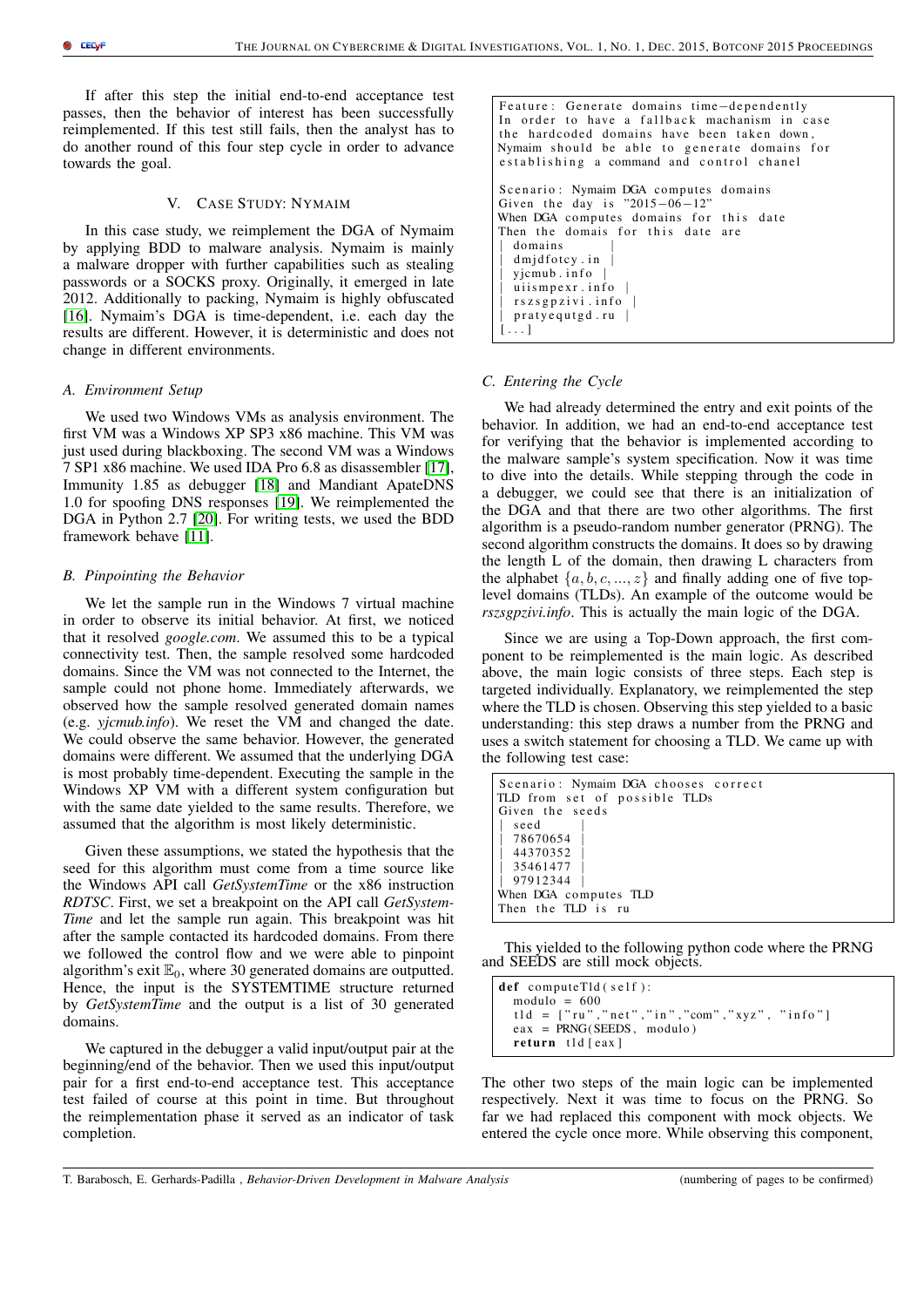we noticed that it takes as input an integer number that is used as modulo and four seeds. It outputs an integer in the closed interval [0,  $(modulo - 1)$ ]. Care had to be taken since the PRNG has side-effects on the inputted seeds. The following listing shows a test for the PRNG.

| Scenario: PRNG works correctly |
|--------------------------------|
| for given seeds and modulo     |
| Given the modulo 600           |
| And the seeds                  |
| seed                           |
| 123172080                      |
| 79962903                       |
| 133504895                      |
| 2326822159                     |
| When PRNG executes             |
| Then the output is 1           |

Once the test had been implemented, we dived into the details of this component and wrote code to pass it. The following code passes the test.

```
def execute (self, seeds, modulo):
  a = \text{seeds} [0] \ll 11 \text{seeds} [0]b = \text{seeds} [3] >> 19 \degree seeds [3]
  a = b \land a \land (a \gg 8)c = seeds [2]
  s e l f . _ u p d a t e S e e d s ( s e e d s , a )
  return (a + c) % modulo / 100
```
Please not that it would be very interesting to have some kind of smoke test for such a mathematical function. For example, a naive approach for generating a lot of test data would be using Ida Pro's Appcall (cf. Future Work in section [VIII\)](#page-6-12).

Since the initial end-to-end acceptance test did not pass after this iteration, another round of the cycle had to be run through. The next step would have been implementing the seed update. However, due to space restrictions, we will skip the next iterations.

# *D. Using the Extracted Behavior*

Manual searches on the Internet revealed that Nymaim's DGA results in a lot of collisions. Because samples from different years resolved the same domains. We used therefore the reimplemented DGA in order to estimate how many collisions this algorithm actually yields to within a ten year period. Figure [3](#page-5-0) shows the total domains generated vs. the total colliding domains generated by Nymaim's DGA. A colliding domain is a domain that is not unique during the considered period. This figure shows that the DGA generates around 120.000 domains after 10 years. However, around 100.000 domains are not unique within this ten year period. Interestingly, collisions occur only after roughly six months. After six months the collisions steadily increase. The collisions start only after six months due to the modulos used by the DGA. Unfortunately, we cannot state whether the developers of Nymaim aimed at having a lot of collisions in their DGA or this is just a bug.

# *E. Discussion*

In this case study, we have guided the reader through the whole process of BDD applied to the malware analysis process. The outcome is code that is developed according to the

<span id="page-5-0"></span>

Fig. 3: Nymaim's DGA total domains generated vs. total colliding domains within a time period of ten years

malware sample's system specification, concise, readable and well documented. We have written one end-to-end acceptance test and five additional scenarios that ensure the correctness of the DGA's subfunctionality. The implementation of one piece of the DGA at a time and replacing not yet existing pieces by mock objects enables malware analysts to focus only on relevant code. This keeps the window of code to be analyzed at a time small and also supports the understanding of the code.

## VI. LIMITATIONS

We discuss limitations of BDD in malware analysis in this section. A major objection against our approach might be the decrease in time efficiency. For example, malware analysts have to write testing code, they have to capture test data or they have to clean up the production code. It might be faster to just write hacky code. However, we believe that this extra time invested pays off. Our approach eliminates the problems described in Section [II.](#page-1-0) So far there are no estimates of at how much overhead this process comes with. Malware analysts with experience in this process can minimize the overhead to a negligible amount of time. We consider the estimation of the efficiency of our approach as future work. We would like to point out that TDD faces similar objections. In industrial case studies at a major software company, it was estimated that the overhead of TDD ranges from 15% to 35% [\[1\]](#page-6-0). However, the tests served as documentation of the code and a significant increase in code quality was also measured. Another objection might be that our approach draws its main idea – using a \*-driven development process – from software development. One might argument that a major requirement in this field is reusability. Code that malware analysts write does not have to be clean, tested and well documented since it will be discarded quickly. On the one hand, there are many long-running projects – with many contributers – that incorporate a lot of code written by malware analysts. In this case, you want to have code that is tested, readable and documented. On the other hand, these are not the only advantages of our approach. In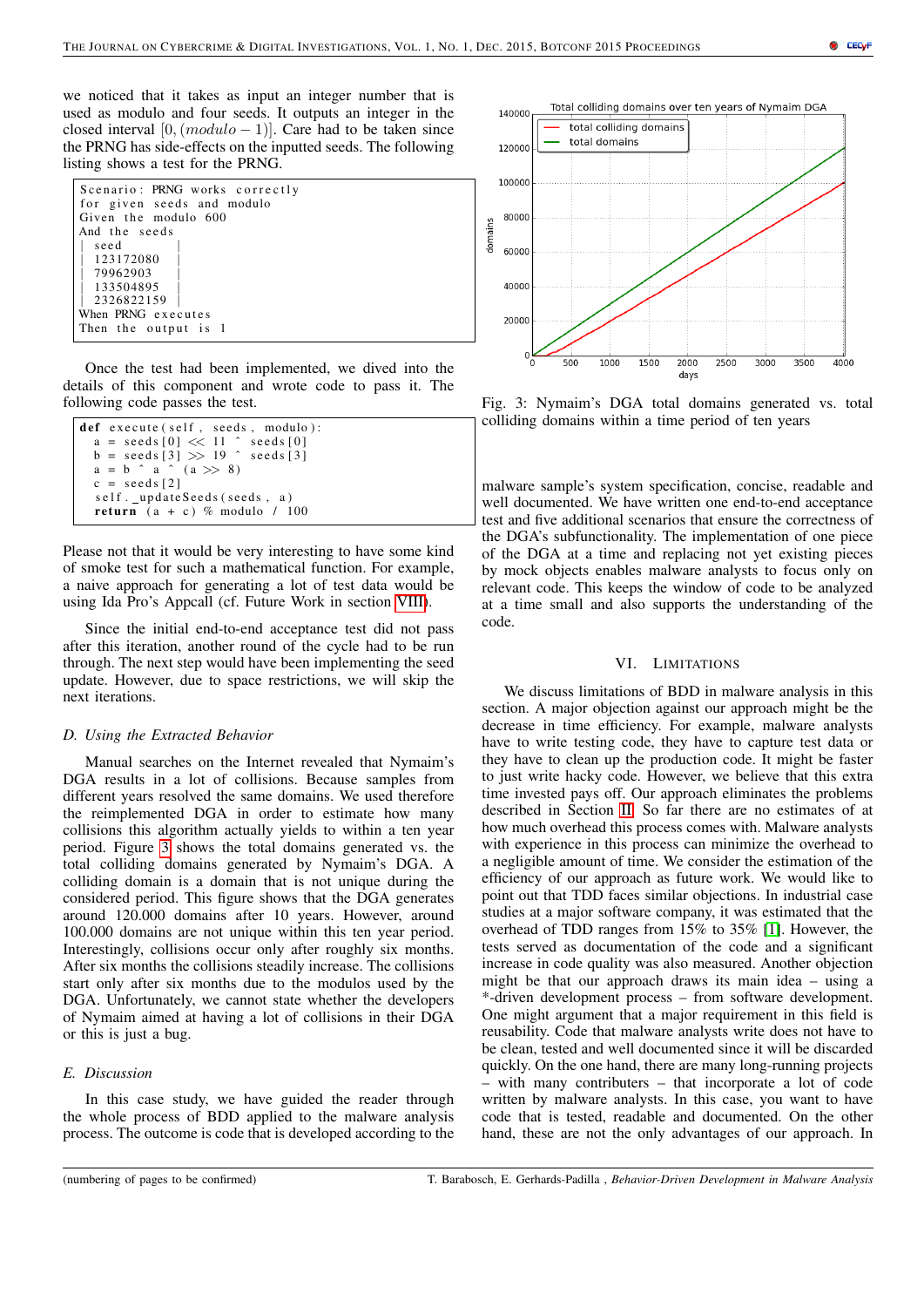addition, our approach helps malware analysts to increase their focus. For example, by fading out non-relevant binary code with the help of mock objects, malware analysts focus only on the relevant parts. This might also lead to a speed up and counteract the above mentioned decrease in time efficiency due to, for example, writing tests.

# VII. RELATED WORK

In this section, we discuss related work in the fields of software testing and extraction of malicious behaviors.

# *A. Software Testing*

The need for testing software emerged early. Since 1957 requirements of software systems have been tested [\[21\]](#page-7-8). Software testing was also an integral part of the waterfall model that was first mentioned in 1976 [\[6\]](#page-6-5). Test-Driven Development emerged from extreme programming in 1999 [\[7\]](#page-6-6). Several industrial case studies on the benefits of TDD exist (e.g. [\[2\]](#page-6-1) or [\[1\]](#page-6-0)). Dan North proposed Behavior-Driven Development in 2006 [\[8\]](#page-6-7). Van Lindberg describes how test-driven development can be used in open source development teams that write replacements for proprietary software [\[22\]](#page-7-9). In his approach, two teams work together. The first team is the specification team that provides test suites and the development team that implements code for these test suits. This method ensures that copyrightable expressions are screened from the development team. Durelli et al. propose a process for reengineering legacy systems that is aided by TDD [\[23\]](#page-7-10). However, their approach assumes that the source code is available in a higher-level language and also the documentation can be consulted.

## *B. Extraction of Malicious Behaviors*

Caballero et al. presented an approach for binary code extraction [\[4\]](#page-6-3). Their approach identifies assembly functions interfaces and extracts the corresponding code. Please note that behaviors of interest are not limited to assembly functions and that obfuscation schemes remove functions or introduce esoteric calling conventions. Kolbitsch et al. proposed Inspector Gadget [\[3\]](#page-6-2). An automatic system for extracting algorithm of certain malicious behaviors from binaries. These algorithms are isolated, extracted and embedded in a stand-alone executable. They proof their approach to be feasible in several case studies. However, their approach has various limitations that make it impracticable. The authors of [\[24\]](#page-7-11) presented a similar approach to Inspector Gadget that can extract domain generation algorithms from malicious binaries. Even though they show the feasibility of their approach, it suffers from similar shortcomings like Inspector Gadget.

# VIII. FUTURE WORK AND CONCLUSION

<span id="page-6-12"></span>In this paper, we have shown how Behavior-Driven Development can be integrated into the malware analysis process. As in classical software development, it enhances the malware analysis process with readable, documented and tested code that has been developed closely to the behavior of interest's system specification given by the malware sample.

Future work will focus on user studies for identifying improvements and common problems. Furthermore, several tools that could make the process faster will be implemented. Such tools include a tool for acquiring test data and a smoke test generator.

# APPENDIX A

Let us assume that some binary code was compiled with compiler  $C$  and assembled by assembler  $A$ . When this binary code is disassembled with disassembler D and decompiled with a decompiler  $B$  then this will result in at least syntactically different code. In the worst case, something went wrong in the decompilation and the result is semantically different. For illustration purposes, let have a look at Google Translate [\[25\]](#page-7-12). While the quality of its output is normally acceptable, the result of a translation chain from language  $L_1$  over  $L_2$ and  $L_3$  back to  $L_1$  produces at least syntactically different translations. For example, the German phrase "Der Tag, an dem die Mauer fiel, war historisch." is translated to Dutch as "De dag dat de Muur viel, was historisch." and from Dutch to Afrikaans as "Die dag dat die Muur geval het, was histories.". When translated back from Afrikaans to German it yields to "An diesem Tag, dass die Wand Fall war Geschichte.". This phrase is not only syntactically different but also semantically. Actually, it makes no sense at all. Please note that all three languages belong to the same language family. Similar effects can be observed, for example, when compiling C code with Visual Studio and decompiling this code to Pascal.

## ACKNOWLEDGMENT

We would like to thank all our colleagues for the fruitful discussions. Also, we would like to thank Robert Cecil "Uncle Bob" Martin for spreading the word.

#### **REFERENCES**

- <span id="page-6-0"></span>[1] T. Bhat and N. Nagappan. Evaluating the efficacy of test-driven development: Industrial case studies. In *Proceedings of the 2006 ACM/IEEE International Symposium on Empirical Software Engineering*, ISESE '06, 2006.
- <span id="page-6-1"></span>[2] E.M. Maximilien and L. Williams. Assessing test-driven development at ibm. In *Software Engineering, 2003. Proceedings. 25th International Conference on*, 2003.
- <span id="page-6-2"></span>[3] C. Kolbitsch, T. Holz, C. Kruegel, and E. Kirda. Inspector gadget: Automated extraction of proprietary gadgets from malware binaries. In *Security and Privacy (SP), 2010 IEEE Symposium on*, 2010.
- <span id="page-6-3"></span>[4] J. Caballero, N. M. Johnson, S. McCamant, and D. Song. Binary code extraction and interface identification for security applications. In *NDSS*, 2010.
- <span id="page-6-4"></span>[5] R.G. Hamlet. Testing programs with the aid of a compiler. *Software Engineering, IEEE Transactions on*, 1977.
- <span id="page-6-5"></span>[6] T. E. Bell and T. A. Thayer. Software requirements: Are they really a problem? In *Proceedings of the 2Nd International Conference on Software Engineering*, ICSE '76, 1976.
- <span id="page-6-6"></span>[7] K. Beck. *Extreme Programming Explained: Embrace Change*. Addison-Wesley Longman Publishing Co., Inc., 2000.
- <span id="page-6-7"></span>[8] D. North, Introducing BDD. [http://dannorth.net/introducing-bdd.](http://dannorth.net/introducing-bdd) visited on March 18, 2016.
- <span id="page-6-8"></span>[9] C. A. R. Hoare. An axiomatic basis for computer programming. *Communications of the ACM*, 12(10):576–580, 1969.
- <span id="page-6-9"></span>[10] cucumber - BDD framework. [https://cucumber.io.](https://cucumber.io) visited on March 18, 2016.
- <span id="page-6-10"></span>[11] behave - BDD framework. [http://pythonhosted.org/behave.](http://pythonhosted.org/behave) visited on March 18, 2016.
- <span id="page-6-11"></span>[12] H. A. Mller, M. A. Orgun, S. R. Tilley, and J. S. Uhl. A reverse engineering approach to subsystem structure identification, 1993.

T. Barabosch, E. Gerhards-Padilla , *Behavior-Driven Development in Malware Analysis* (numbering of pages to be confirmed)